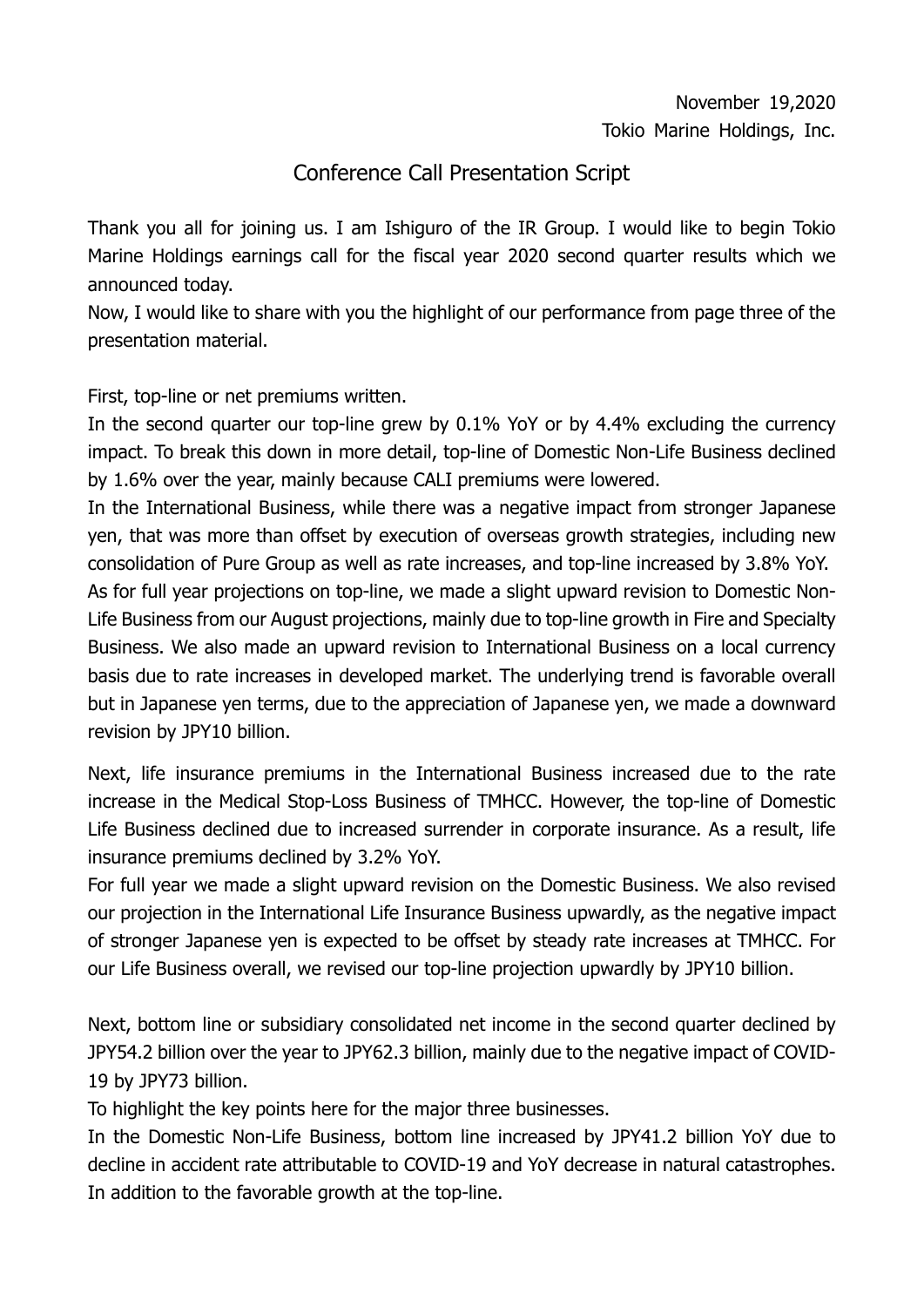Next Domestic Life Business grew its top-line by JPY9.5 billion over the year, mainly due to the absence of increased expenses on system development that we booked last year. International Business in addition to the negative impact of pandemic by JPY86 billion. As we completed the acquisition of Pure Group in February this year and began the depreciation of its goodwill and intangible fixed assets, the bottom line declined by JPY107.3 billion over the year.

Next is the review of our full year projection on the bottom-line, please turn to page four. As for subsidiary consolidated net income, we made an upward revision by JPY25 billion from our August projection.

To look into more detail, we revised up the projection for Domestic Non-Life Business by JPY17 billion. While losses related to natural catastrophes are expected to increase from our August projection, that is expected to be more than covered by takedowns of cat loss reserves, improved impact of COVID-19 and increase in earned premiums backed by topline growth.

We also revised upwardly projection on the Domestic Life Business by JPY6 billion, mainly due to sales gains of foreign bonds and decrease in hedge cost.

International insurance is revised downwardly by JPY3.1 billion, but this is attributable to JPY10.4 billion impairment losses on equities of our life subsidiary, which is now consolidated to our Group. The underlying business trend is in line with our plan.

Next, on adjusted net income, which is a source of shareholder returns. Adjusted net income was revised up by JPY22 billion from August projection to JPY332 billion, after excluding impact of catastrophe loss reserves and impact of impairment losses on equities in overseas subsidiary.

Impact of COVID-19 on the full year forecast is on page five. Income of natural catastrophes is on page seven.

Lastly, let me turn to ESR and shareholder return. Please jump to page 31 in the slide deck and our news release on shareholder return.

Level of ESR as of end of September 2020 was 165% before capital adjustment, with contributions in the first half and improved market environment. This level is up 12 points from end of March 2020. We have today announced a capital adjustment of JPY50 billion, which brings the ESR to a level of 163%.

Let me explain our thought process. First of all, ESR of 165% is within our target range. As long as we are within the target range, the Company will strategically consider business investment and/or additional risk taking and/ or shareholder return. This policy remains unchanged. On top of that, economic conditions under the pandemic or a sense of uncertainty of the market, has somewhat improved from the earlier stage. The impact of natural catastrophes is expected to be not as big as few years ago. While we still remain